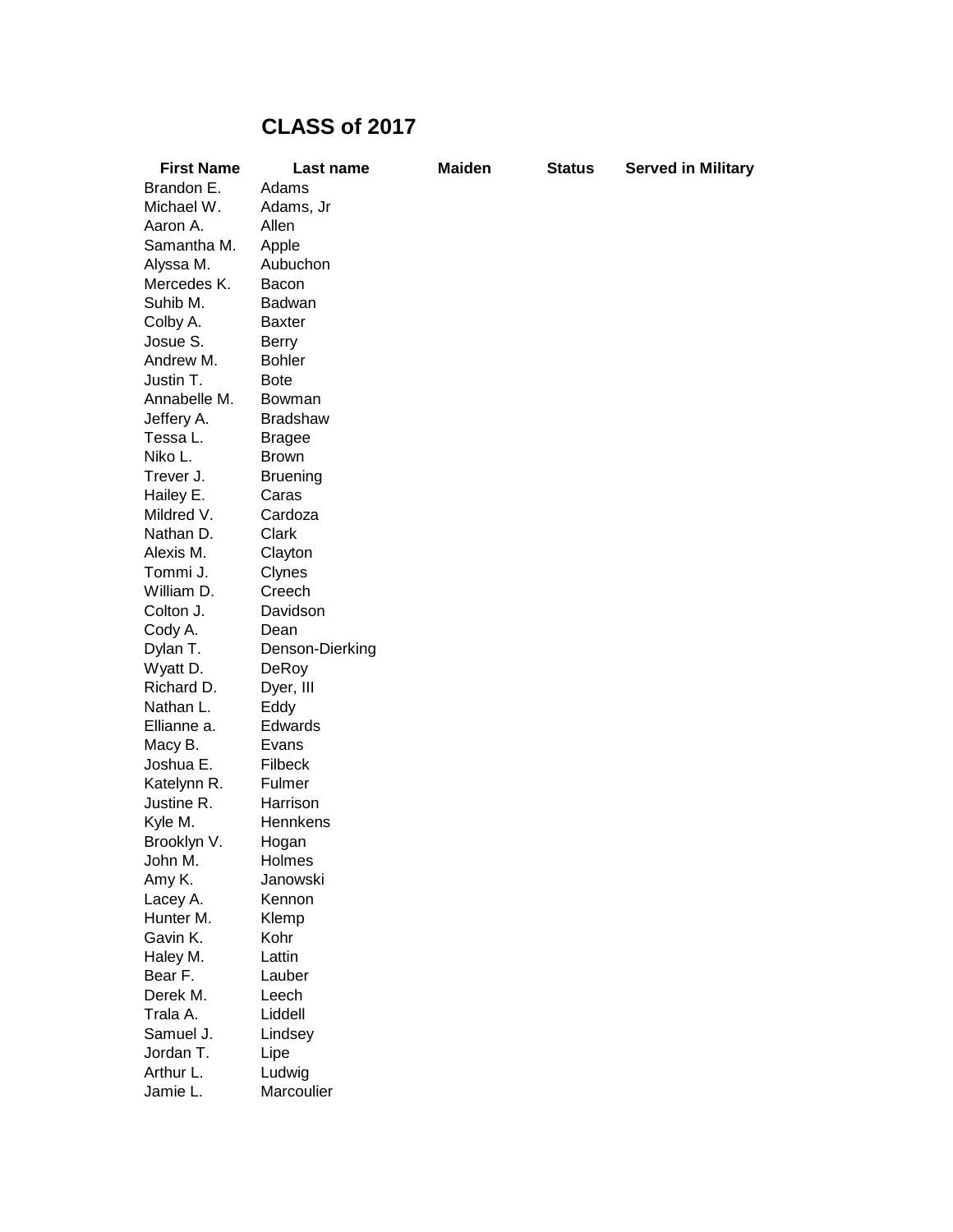| Sabrina A.              | Markham          |          |
|-------------------------|------------------|----------|
| Alexander G.            | Mazella          |          |
| Dean C.                 | <b>McDaniels</b> |          |
| Michael P.              | McLaren          |          |
| Cory N.                 | McMullin         |          |
| McKenzie S.             | McMullin         | Deceased |
| Charles E.              | McRoberts III    | Deceased |
| Danika O.               | Medina           |          |
| Jacob P.                | Meneau           |          |
| Brianna R.              | Meyers           |          |
| Hailey R.               | Mueller          |          |
| Jacob J.                | Mueller          |          |
| Taylor C.               | Mueller          |          |
| Anna R.                 | Murri            |          |
| Jared M.                | Nolting          |          |
| Luis D.                 | Ortega           |          |
| Jacob B.                | Otter            |          |
| Lucas A.                | Payette          |          |
| Erika S.                | Payne            |          |
| Angel K.                | Perine           |          |
| Eric B.                 | Pherigo          |          |
| Dakota M.               | <b>Phillips</b>  |          |
| Taylor D.               | Plunkett         |          |
|                         | Quintanar        |          |
| Guadalupe I.<br>Lane J. |                  |          |
|                         | Rackley          |          |
| Brice D.                | Reash            |          |
| Tyler J.                | Richardson       |          |
| Tanner M.               | <b>Riley</b>     |          |
| Joshua A.               | Rogers           |          |
| Hayley M.               | Rutledge         |          |
| Aneliese K.             | Schmidt          |          |
| Joseph M.               | Schubert         | Deceased |
| Clayton S.              | Sharp            |          |
| Austin R.               | Shaw             |          |
| Shelby E.               | <b>Shults</b>    |          |
| Ta M.                   | Sirimanotham     |          |
| Laniciana P.            | Smith            |          |
| Breanna S.              | Stailey          |          |
| Zachary C.              | <b>Stewart</b>   |          |
| Nicole R.               | <b>Stiles</b>    |          |
| John R.                 | Taylor           |          |
| Raelynn D.              | Taylor           |          |
| Christopher M.          | Tesi             |          |
| William L.              | Thomas           |          |
| Griffin D.              | <b>Tinker</b>    |          |
| Erin R.                 | Tomschin         |          |
| Andrew L.               | Tucker           |          |
| Brittney L.             | Wade             |          |
| Cameron P.              | Whaley           |          |
| Morgan K.               | Wiley            |          |
| Jessica R.              | Williams         |          |
| Justin A.               | Williams         |          |
|                         |                  |          |

| Deceased |
|----------|
| Deceased |
|          |

## Deceased